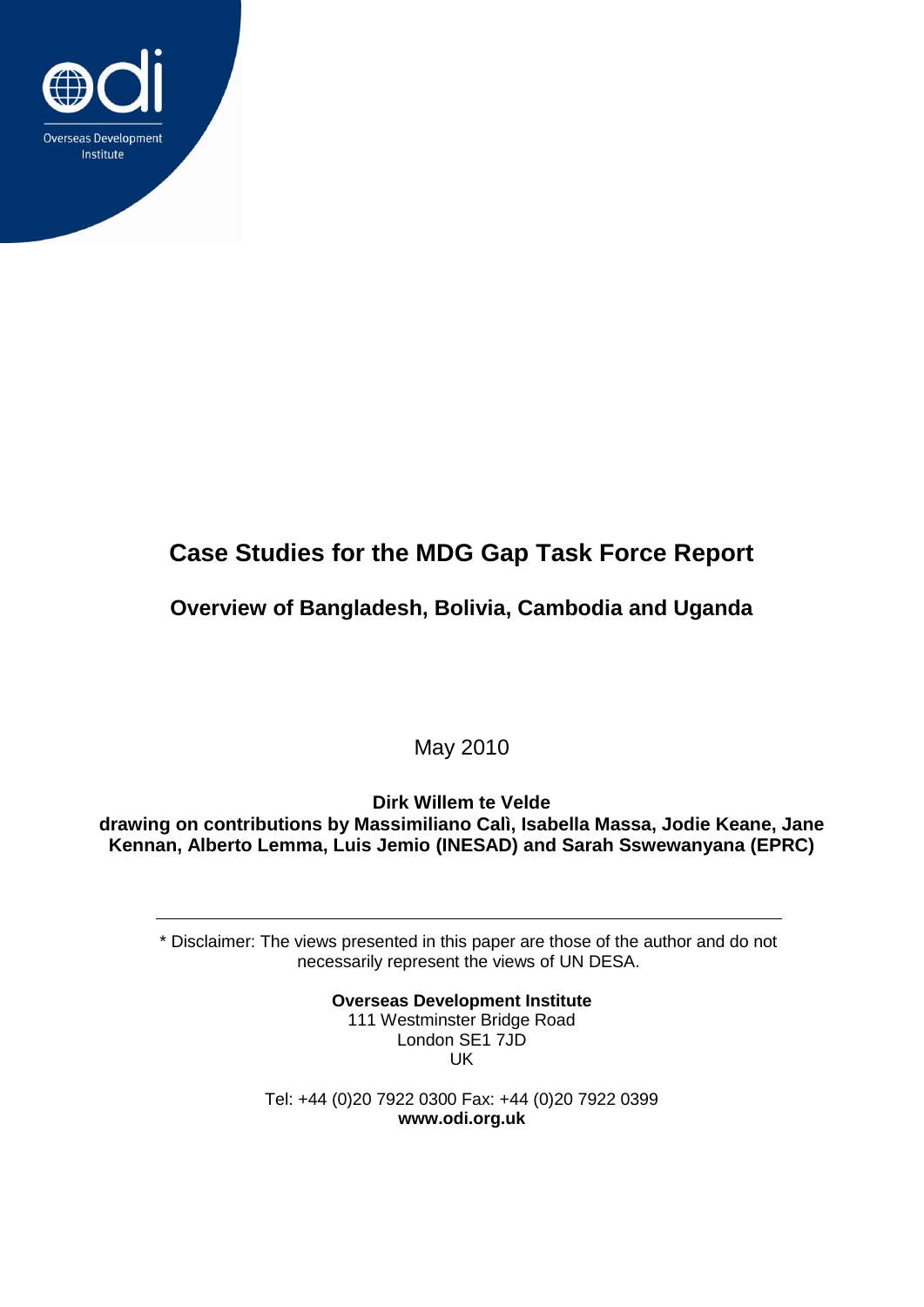# <span id="page-1-0"></span>**Contents**

| 1.  |  |  |  |  |  |  |
|-----|--|--|--|--|--|--|
| 2.  |  |  |  |  |  |  |
| 3.  |  |  |  |  |  |  |
| 4.  |  |  |  |  |  |  |
| 5.  |  |  |  |  |  |  |
| 6.  |  |  |  |  |  |  |
| 7.  |  |  |  |  |  |  |
| 8.  |  |  |  |  |  |  |
| 9.  |  |  |  |  |  |  |
| 10. |  |  |  |  |  |  |
|     |  |  |  |  |  |  |
|     |  |  |  |  |  |  |
|     |  |  |  |  |  |  |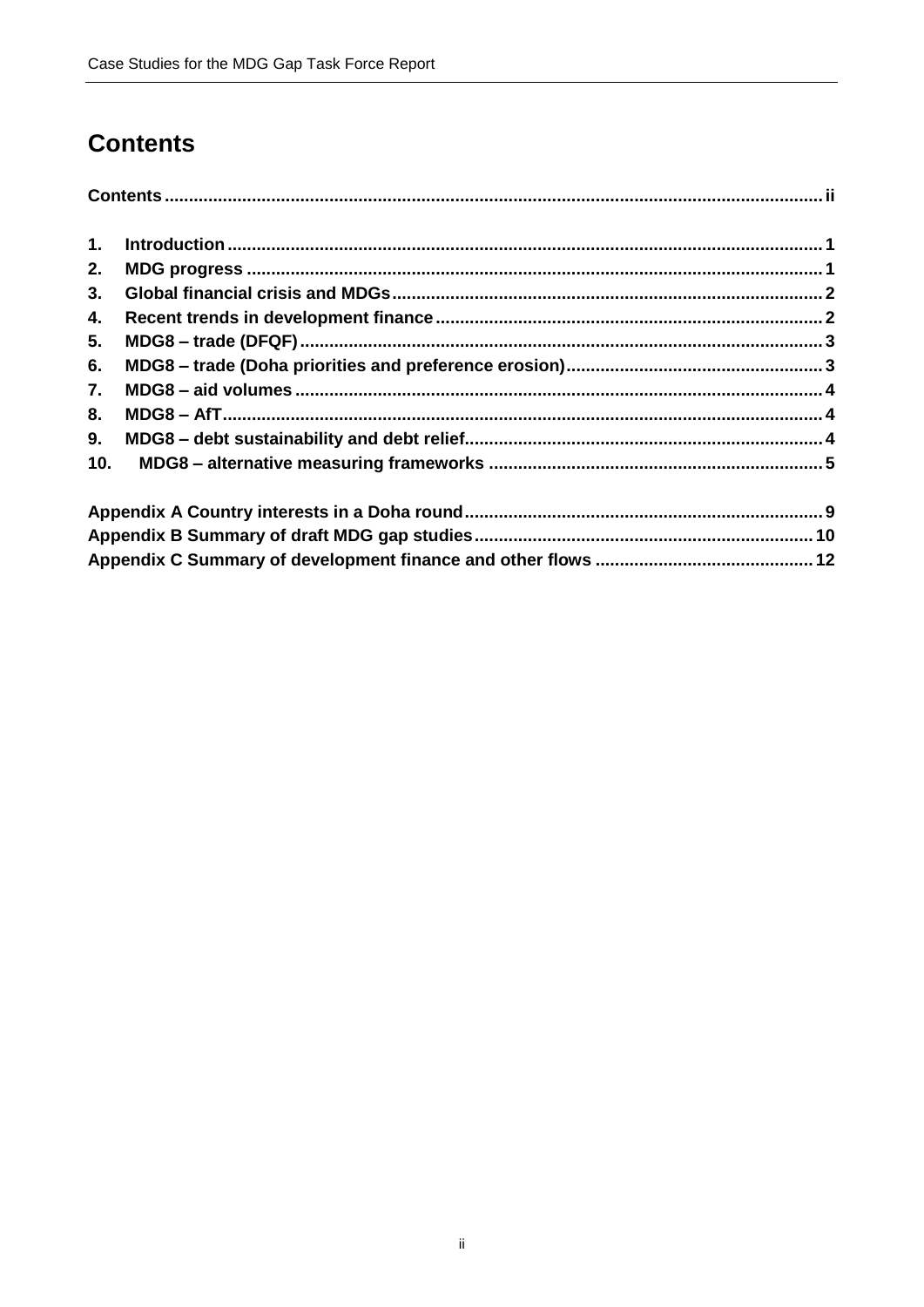### <span id="page-2-0"></span>**1. Introduction**

The United Nations (UN) compiles the Millennium Development Goal (MDG) Gap Report. The 2010 version of the report will emphasise the 'needs gap', which measures the gap between actual delivery on global commitments and 'estimated needs for support' by developing countries. This is an important gap, because it provides an estimate relating to whether the partnership envisaged under MDG8 is effectively helping to address the needs of developing countries.

One way to analyse the needs gap and the way MDG8 commitments could help is through indepth country case studies of individual countries to review where the gaps are and discuss recent trends with respect to development finance. Four country studies (Bangladesh, Bolivia, Cambodia and Uganda) will focus on the needs gap in official development assistance (ODA), trade negotiations and debt relief. They analyse whether the commitments and delivery in these three essential and interrelated areas are meeting the actual needs of these countries over 2000 until 2009, with attention regarding the impact of the economic crisis on these three areas.

This is the overview paper. It will first review progress towards reaching the MDGs (Section 2). It will then discuss how the global financial crisis has affected the case studies in broad terms (Section 3) on the basis of recent trends in development finance (Section 4). Sections  $5 - 9$ discuss MDG8 actions, Section 10 discusses alternative MDG8 measuring frameworks relating to how the global financial crisis, G20 issues and beyond aid issues affect poor countries.

# <span id="page-2-1"></span>**2. MDG progress**

There has been remarkable progress in reaching the MDG targets by 2015 in all four countries.

For example, they are on track for the national-level poverty reduction targets contained in MDG1. This has been due mainly to strong growth rates in the case studies.



**Figure 1 Poverty reduction and GDP per capita increases go hand in hand**

Note: vertical axis (annual GDP per capita growth rate from WDI) and horizontal axis (annual percentage point reduction in poverty headcount ratios from World Bank),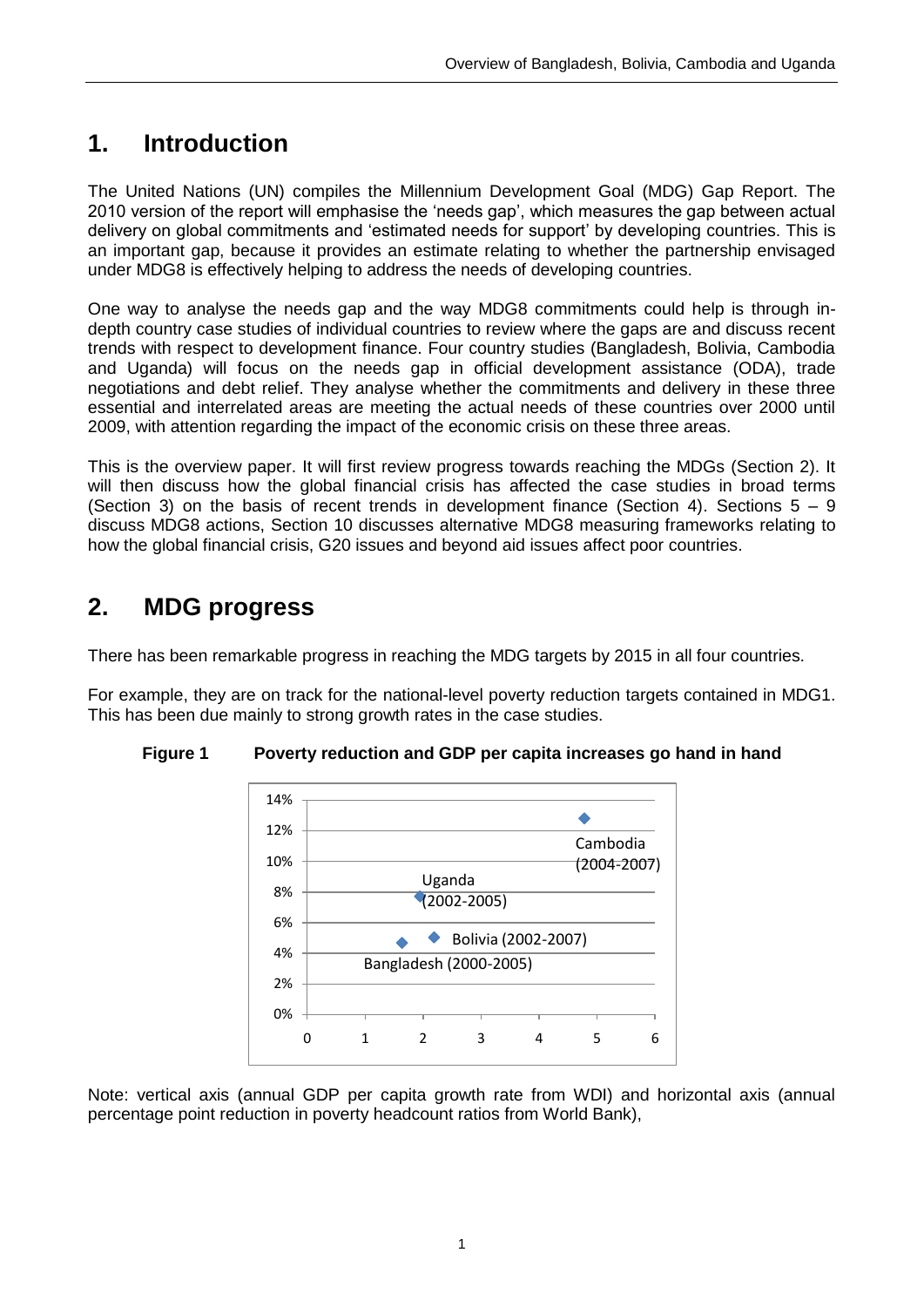There has also been success in reaching other MDGs, for example the net primary enrolment rate target, except in Bolivia. However, some countries face problems in specific aspects of the MDGs, such as rural poverty targets (Uganda, Bangladesh).

Gender parity (in primary and secondary schooling) is another MDG that is well on track to being achieved in the countries. On the other hand, some MDGs, such as the target on maternal health, are off track in all countries (except Bolivia).

There are major challenges in reaching all the MDGs, ranging from the efficiency of spending on education in Bolivia and the global financial crisis in Cambodia to targeted interventions in rural areas in Bangladesh or in the North in Uganda.

### <span id="page-3-0"></span>**3. Global financial crisis and MDGs**

The global financial crisis has affected the countries and hence their ability to reach the MDGs very differently. Cambodia has felt a major impact but Bangladesh and Uganda have seen a more limited impact, as they were less exposed in terms of trade. Bolivia has been affected but was able to use its accumulated reserves well to counteract the worst effects.

Bangladesh has not been very exposed to the crisis and may see an increase in poverty by 2 percentage points (compared to a no-crisis scenario) so that MDG national income poverty targets may only just be achieved.

In Bolivia, there were declines in export incomes, fiscal revenues and economic activity but limited effect on the economy and growth; since the crisis outbreak, Bolivia has kept macroeconomic equilibria and a comfortable level of foreign exchange reserves.

Cambodia had double-digit growth over the decade before the crisis but its impact was severe; the current crisis therefore poses a serious challenge for the achievement of some of the MDGs, notably MDG1.

Uganda has benefited from debt relief and its external debt to GNI ratio has remained low during the crisis, which has affected the country but in a relatively mild way, in part because of the diversified nature of its exports; this should not affect the achievement of the national poverty level target by 2015.

### <span id="page-3-1"></span>**4. Recent trends in development finance**

Appendix B provides data on development finance gaps (flows which finance the balance of payments). These flows have changed drastically from 2008 to 2009, although with different changes in different countries. Not all the relevant data are available yet, but some conclusions emerge on the basis of estimates so far.

Development finance flows improved in the case of Bangladesh owing to the considerable increase in remittances from 2008 to 2009 (worth around 10% of the annual MDG gap needs). The International Monetary Fund (IMF) estimates the increase in external debt changing inflows as worth 1.3% of GDP.

Development finance flows deteriorated considerably in the case of Cambodia, by about \$0.5 billion over 2008-2009. The IMF estimates the decrease in external debt changing inflows as worth 4.3% of GDP (on top of a deterioration of around 10% of GDP over 2007-2008).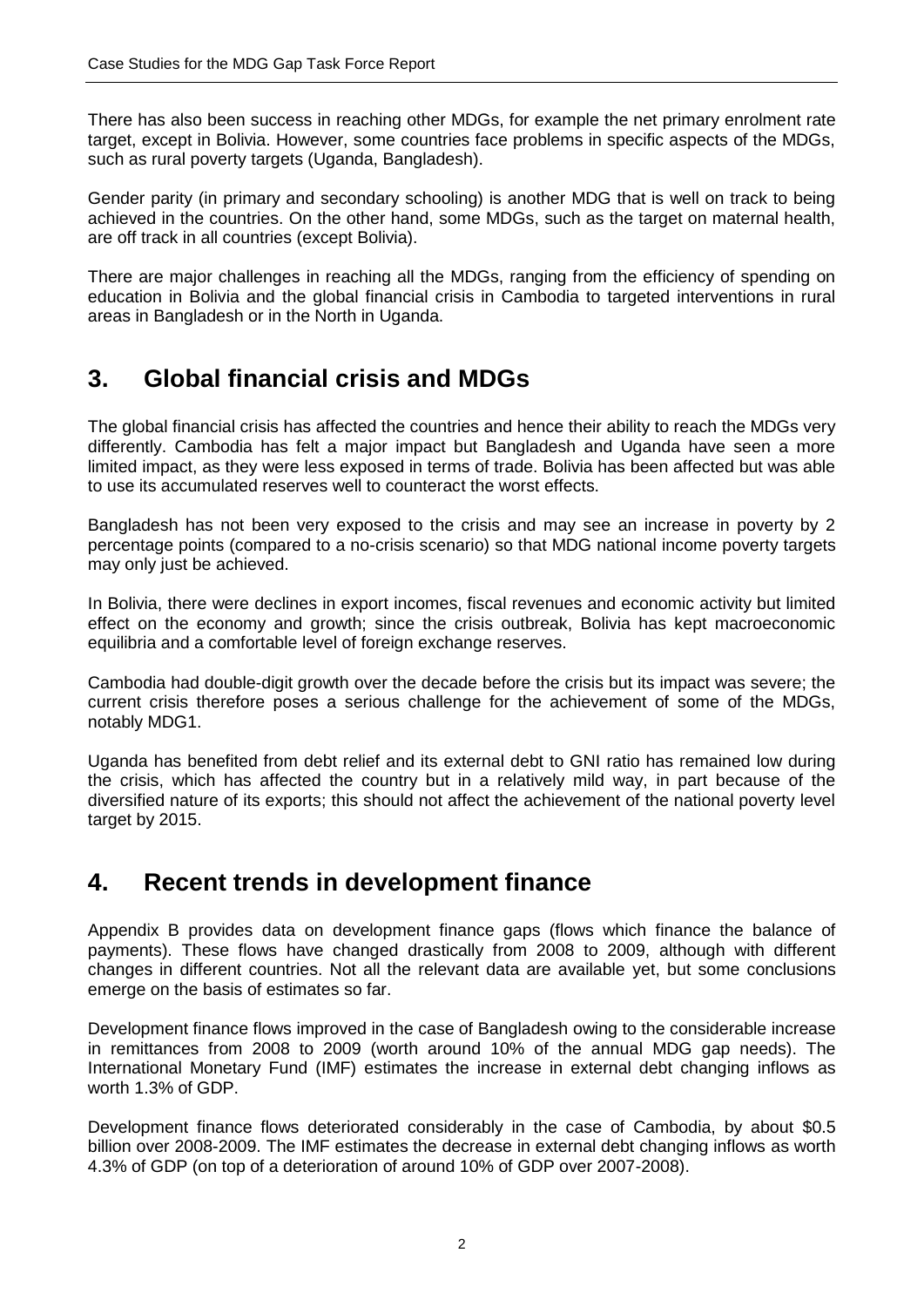Development finance flows deteriorated considerably in the case of Bolivia, by about \$820 million over 2008-2009. The IMF estimates the decrease in external debt changing inflows as worth 12.3% of GDP.

Development finance flows deteriorated in the case of Uganda, by about \$320 million over 2008- 2009 (around 10% of the annual MDG needs gap). The IMF estimates the increase in external debt changing inflows as worth 1.0% of GDP.

### <span id="page-4-0"></span>**5. MDG8 – trade (DFQF)**

Relating to MDG8, different interventions can help different types of countries. For example, dutyfree quota-free (DFQF) access to all least developed countries (LDCs) by the Organisation for Economic Co-operation and Development (OECD) will help Bangladesh (especially in the US with regard to garments) and also Cambodia, but could be a little problematic for Uganda and Bolivia as its competitors gain further access. Bolivia also has some good market access and its key exports (hydrocarbons) do not face major trade policy barriers.

An extension of DFQF to all LDCs would:

- Help Bangladesh gain around \$375 million in export revenues;
- Not help Bolivia, which would lose around \$72 million in export revenues;
- Help Cambodia gain around \$100 million in export revenues:
- Not help Uganda.

### <span id="page-4-1"></span>**6. MDG8 – trade (Doha priorities and preference erosion)**

Following the overview in Appendix B, we can list the following country priorities:

- Bangladesh DFQF, in favour of AfT and Services Mode 4, against erosion of trade preferences;
- Bolivia against new services rules, removal of OECD agricultural subsidies, against DFQF for LDCs, against 'Special Products';
- Cambodia DFQF, in favour of AfT and Services Mode 4, against erosion of trade preferences;
- Uganda against erosion of trade preferences such as DFQF, in favour of Aid for Trade (AfT) and Services Mode 4.

All countries may experience preference erosion if the Doha round commits to significant tariff and subsidies reductions. A decrease in OECD tariffs and subsidies on a most-favoured nation (MFN) basis would:

- Reduce export revenues in Bangladesh by around \$220 million;
- Reduce export revenues in Bolivia by around \$0.7 million;
- Reduce export revenues in Cambodia by around \$54 million;
- Reduce Uganda's welfare by 1.2%.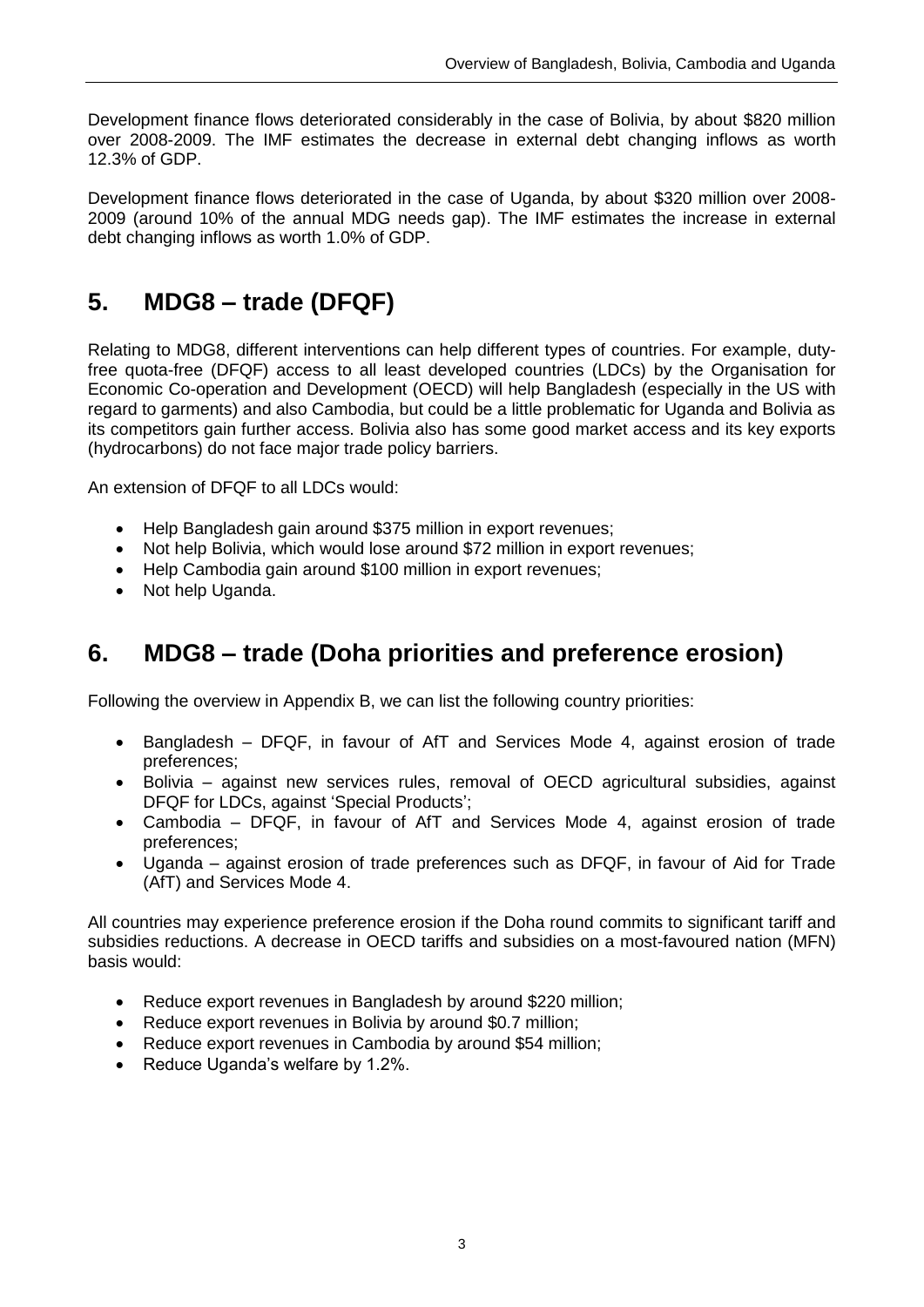### <span id="page-5-0"></span>**7. MDG8 – aid volumes**

The importance of aid for the economy varies. Aid plays a very important role in Cambodia (10% of gross national income (GNI)) and also in Uganda and Bangladesh (although less so), whereas in Bolivia aid to GNI is only 1%. Aid is rather volatile, but this might reflect country specific issues such as responding to natural disasters (Bangladesh). There are challenges for the future in terms of aid volumes. Nonetheless, Bangladesh has seen aid increase recently due to ADB budget support, Cambodia is seeing an increase in Chinese aid in particular.

### <span id="page-5-1"></span>**8. MDG8 – AfT**

Trade is 'an engine of growth and development' as stated in the poverty reduction strategy paper (PRSP) in Bangladesh. Bangladeshi aid has been directed especially towards trade-related activities. Moreover, in line with the AfT questionnaire's suggestion that economic infrastructure be the top trade-related priority of the country, aid to infrastructure has consistently been the most important AfT area of support, both in absolute as well as in relative terms.

However, despite the country's stated prioritisation of trade as a tool for development, AfT to Bolivia was rarely prioritised relative to other ODA between 2000 and 2008. Aid to Cambodia was relatively skewed towards AfT between 2000 and 2008. The sectoral allocation of AfT to Cambodia seems to be fairly in line with the priorities emerging from the response to the questionnaire. According to the questionnaire response, trade is not a development priority for Uganda, although it is mentioned in the national development plan. Consistently with this, the extent to which AfT to Uganda has been a priority in terms of funding has varied throughout the 2000s, with the so called AfT specialisation index often below 1 (and only in 2007 above 1 in the past five years).

### <span id="page-5-2"></span>**9. MDG8 – debt sustainability and debt relief**

Cambodia in particular is vulnerable to large external shocks, which matters for debt sustainability. Bangladesh is less vulnerable and has large external reserves but also large government deficits (5% of gross domestic product (GDP) per annum). Uganda has weathered the crisis well thanks to its trade diversification, although it still lacks structural transformation. Bolivia was well positioned, with large reserves built on the basis of high energy prices.

Notwithstanding global debt problems, the case studies, with the exception of that of Cambodia, suggest that total and external public debt remained manageable during the crisis. Public debt and external debt in Bangladesh declined as a percent of GDP from 2008 to 2009. Public debt and external debt in Cambodia increased by around 5% of GDP over 2008-2009. Public debt in Bolivia increased by 2% of GDP over 2008-2009 and external debt by 1% of GDP. Public debt was forecast to decrease by 1.5% of GDP over 2008-2009 but external debt declined by around 1.5 percent of GDP.

It is important to highlight the relevance of the debt relief prior to the financial crisis. Uganda, Bolivia and Bangladesh benefited considerably from debt relief, whilst Cambodia benefited much less. Debt relief has helped countries weather the storm of the financial crisis – those that benefited were able to withstand the financial crisis shock much better. For example, the MDRI initiative helped to reduce the Ugandan budget considerably (more than the HIPC initiative as debt increased after HIPC debt relief but decreased significantly after MDRI debt relief). Uganda's external debt did increase from US\$ 1.8 billion in September 2008 to US\$ 2.2billion in September 2009. However, the ratio of public debt service to exports of goods and services was 1.8% for the quarter to September 2009, compared to 2.4% in the corresponding quarter in 2008.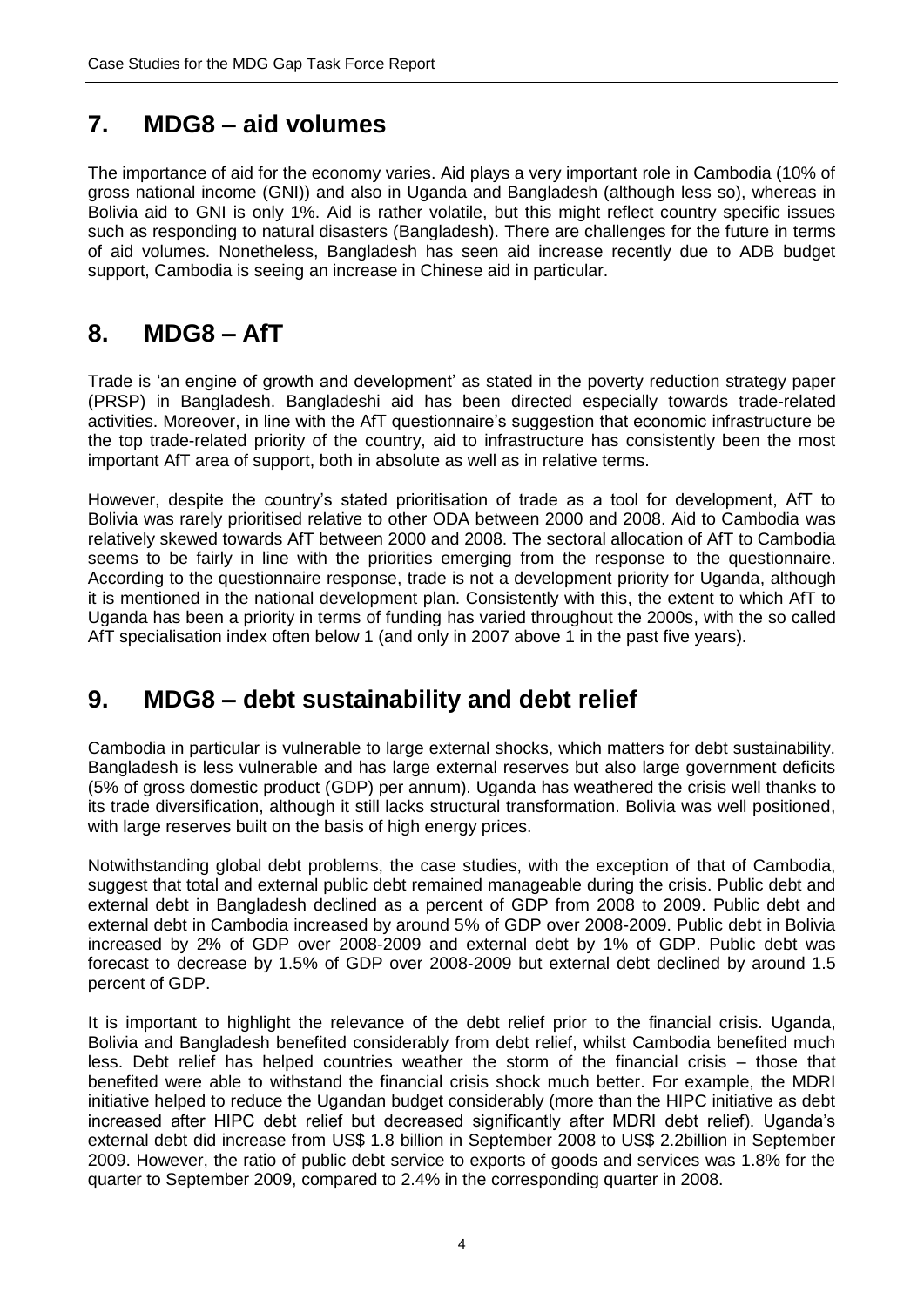In Bolivia, total public sector debt has dropped significantly recently owing to strong fiscal performance and the multilateral debt relief initiative (MDRI). Public debt fell by about 50 percentage points of GDP between 2005 and 2010, when it reached a value of 38% of GDP.

In Bangladesh, total public debt declined steadily between 2005 and 2009. Total public debt over GDP ratio dropped by 4 percentage points of GDP, from 49% in 2005 to 45% in 2009. External debt as a share of exports of goods, services and income dropped from 170% in 2000 to 89% in 2008. Debt relief had major effects over 2006-2008.

By contrast, debt forgiveness and reduction in Cambodia were not very significant over the past decade. Debt relief occurred only in 2006 (Figure 10).

### <span id="page-6-0"></span>**10. MDG8 – alternative measuring frameworks**

The MDG 8 indicators – on debt, aid and trade – have been put in place to measure how well the international community is at forging a partnership agreement. However, this approach is not always well suited to an assessment at the country level.

This has been discussed well in relation to the financial crisis and developing countries. Below is the ODI approach towards measuring the impact of the crisis. This approach is much broader the MDG8 as it encompasses remittances and private capital flows which can be affected by home and host countries.

Figure 2 illustrates the main building blocks of ODI's methodology:

- What is the global shock (while effects are still getting worse, some agreement on type and order of magnitude of shocks);
- The national or regional components of the shock, to determine which countries are most closely linked to centres of the shock
- What are the effects on growth, investment, sectors, poverty and inequality;
- What have been the policy responses?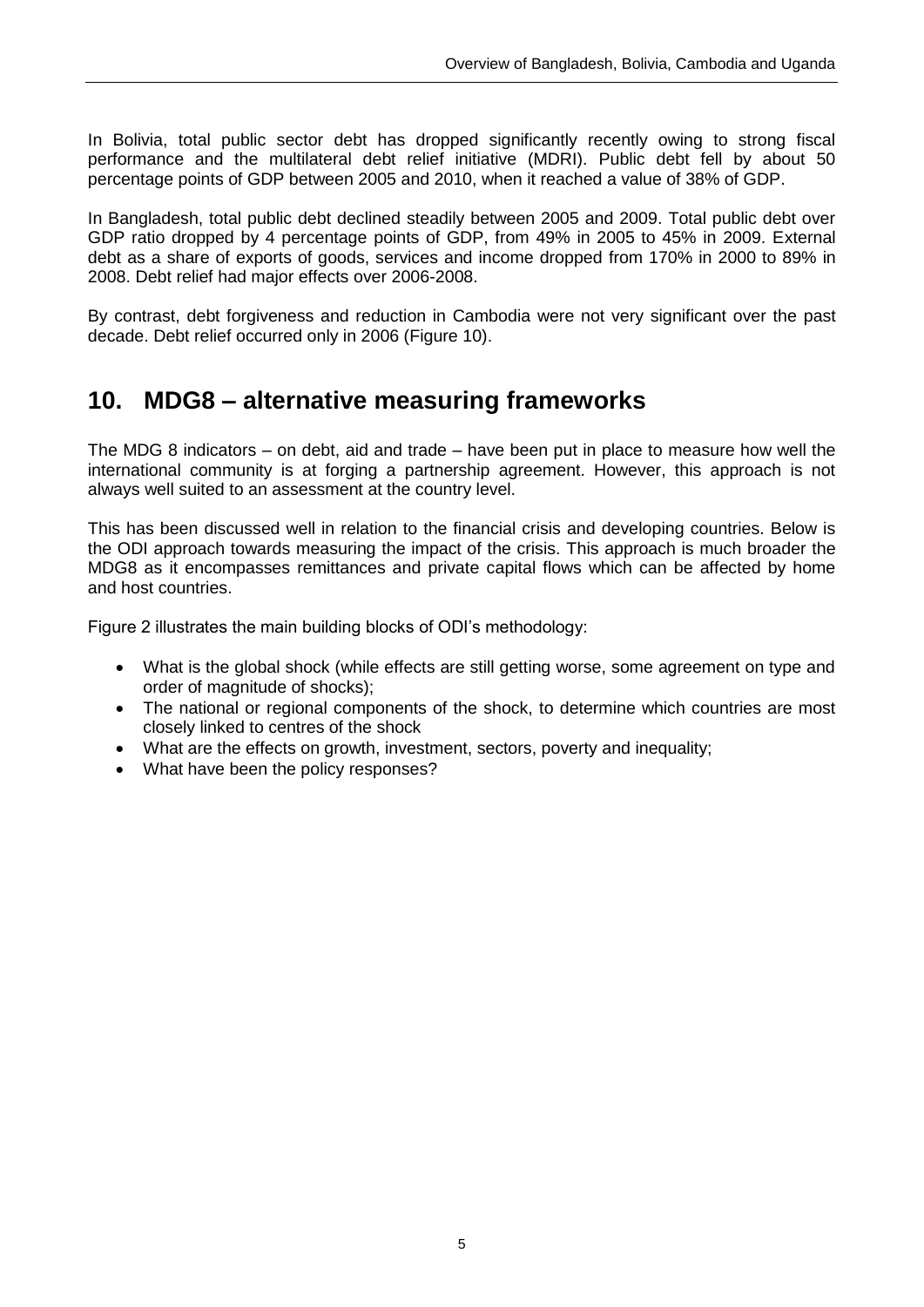#### **Figure 2: Mapping out the effects of the global crisis and policy responses**

*What is the shock at global level?*



- Level and type of economic and financial integration
- Characteristics and distribution of links with other countries
- Structure of economy
- Policy

#### *What are the components of the shock at national level?*



Macroeconomic policies to manage shock (fiscal, monetary, financial) Social policies to manage shocks Accelerating normal growth and development policies

 Is the country well placed to benefit from a recovery, and can it respond more effectively to future crisis?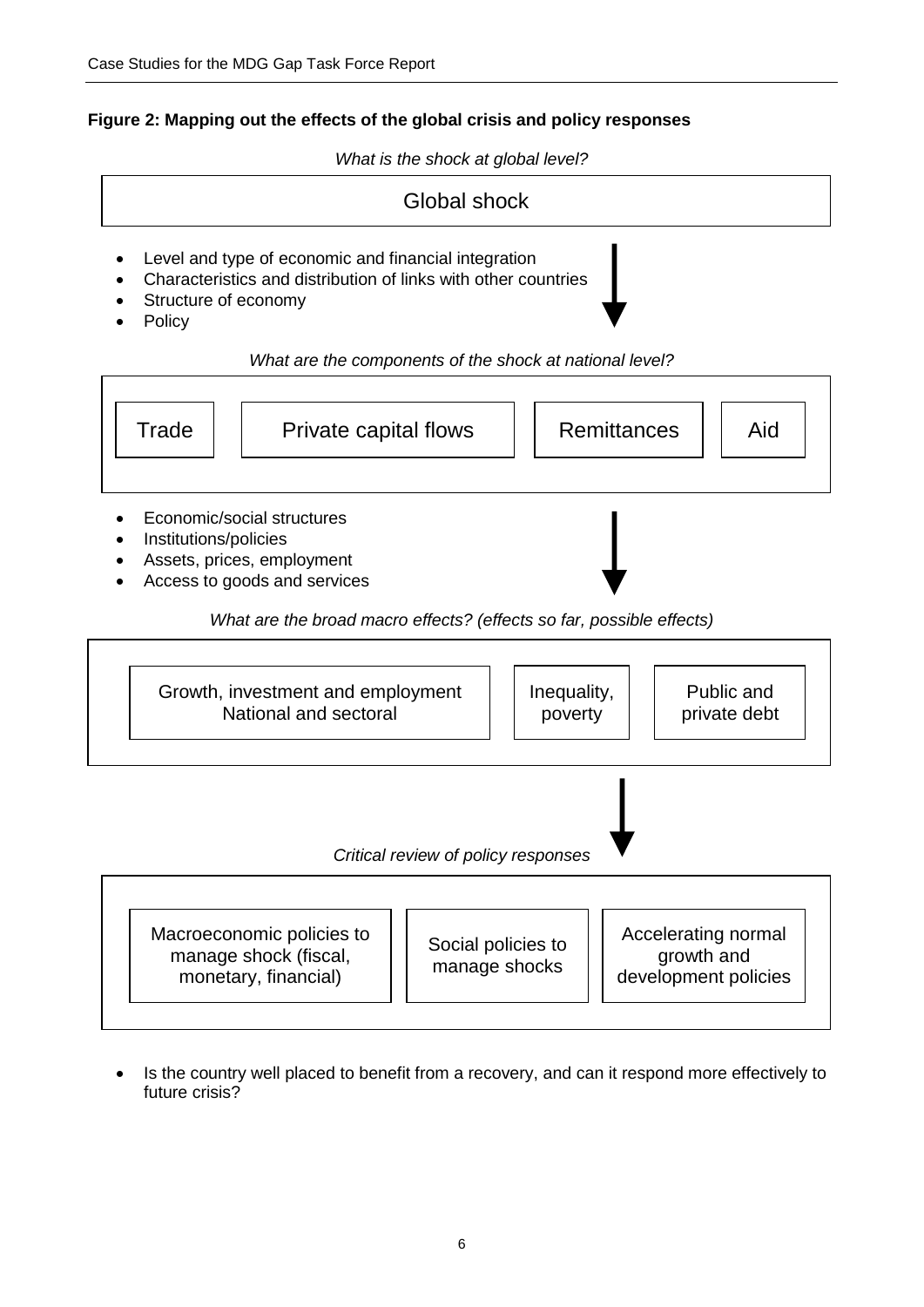G-20 countries have been asked to submit country templates to the IMF as part of the framework for strong, sustainable and balanced growth. Table 1 lists the 6 areas included in a standard G-20 country template:

- Fiscal framework
- Monetary framework and exchange rate policy
- Financial sector policy
- Structural reform and national development policies
- External development policies
- Potential Growth

External development policies are directly relevant for LICs, whilst other areas can also be relevant (see table 1).

|                                                           | What is issue of <b>interest to LICs</b> ?                                                                                                                                                                                                                                                                                                                                                                                                                                   | Which economic indicators<br>might be useful                                                                                                                                                                                                                                                                                                             |
|-----------------------------------------------------------|------------------------------------------------------------------------------------------------------------------------------------------------------------------------------------------------------------------------------------------------------------------------------------------------------------------------------------------------------------------------------------------------------------------------------------------------------------------------------|----------------------------------------------------------------------------------------------------------------------------------------------------------------------------------------------------------------------------------------------------------------------------------------------------------------------------------------------------------|
| Fiscal framework                                          | G-20 countries with less debt have more room for<br>$\bullet$<br>increasing spending on development                                                                                                                                                                                                                                                                                                                                                                          | Government deficit and<br>$\bullet$<br>debt levels (and as % of<br>GDP)                                                                                                                                                                                                                                                                                  |
|                                                           | G-20 countries with deficit spending provide a temporary<br>$\bullet$<br>boost for global growth                                                                                                                                                                                                                                                                                                                                                                             |                                                                                                                                                                                                                                                                                                                                                          |
|                                                           | Fiscal policy affects investment in LICs<br>$\bullet$                                                                                                                                                                                                                                                                                                                                                                                                                        | Tax levels on investment<br>$\bullet$<br>in LICs                                                                                                                                                                                                                                                                                                         |
| Monetary framework<br>and exchange rate<br>policy         | Exchange rates are important for a balanced intra G-20<br>$\bullet$<br>trade, which can have implications for LICs                                                                                                                                                                                                                                                                                                                                                           | RX-REER (real effective<br>$\bullet$<br>exchange rates, current<br>exchange rates)                                                                                                                                                                                                                                                                       |
|                                                           | Monetary easing has improved liquidity and supported<br>$\bullet$<br>global growth and hence LIC growth - but this might be<br>winding down.                                                                                                                                                                                                                                                                                                                                 | Extent and duration of<br>$\bullet$<br>monetary easing                                                                                                                                                                                                                                                                                                   |
|                                                           | High levels of reserves /assets could be channelled to<br>$\bullet$<br><b>LICs</b>                                                                                                                                                                                                                                                                                                                                                                                           |                                                                                                                                                                                                                                                                                                                                                          |
| Financial sector<br>policy                                | A stable financial sector (household credit, portfolio flows,<br>$\bullet$<br>international bank lending) avoids booms and bust and<br>need to increase capital adequacy ratios in G-20 at<br>expense of financial outlays in LICs                                                                                                                                                                                                                                           | International bank<br>$\bullet$<br>lending, and portfolio<br>flows in LICs                                                                                                                                                                                                                                                                               |
| Structural reform and<br>national development<br>policies | Mainly internal to G-20, own growth policies; BASIC part of<br>$\bullet$<br>G-20 may have lessons for LICs.                                                                                                                                                                                                                                                                                                                                                                  | $\bullet$                                                                                                                                                                                                                                                                                                                                                |
| External development<br>policies                          | ODA in LICs directly relevant<br>$\bullet$<br>Export credits and Investment guarantees promotes FDI in<br>$\bullet$<br><b>LICs</b><br>Trade policy generally and import promotion schemes can<br>$\bullet$<br>boost LIC exports<br>Labour migration schemes and remittances can increase<br>$\bullet$<br>resources in LICs<br>Support for development finance institutions can leverage<br>$\bullet$<br>more finance in LICs<br>Support for global public goods<br>$\bullet$ | $\bullet$<br>Level, quality and<br>distribution of ODA in<br><b>LICs</b><br>Imports from LICs;<br>$\bullet$<br>current trade policy (<br>tariffs/subs re LIC)<br>Immigration from and<br>$\bullet$<br>remittances to LICs<br>Size and composition of<br>$\bullet$<br>bilateral DFI<br>Spending on GPGs<br>$\bullet$<br>Responsible business<br>$\bullet$ |
| <b>Potential Growth</b>                                   | Needed to obtain G-20 growth target, which affects LIC<br>$\bullet$<br>growth targets through interdependencies.<br>Are growth targets realistic and not overly dependent on<br>$\bullet$<br>exports                                                                                                                                                                                                                                                                         | LIC target could be partly<br>$\bullet$<br>linked to G-20 target                                                                                                                                                                                                                                                                                         |

**Table 1 G-20 country templates and effects on Low Income Countries (LICs)**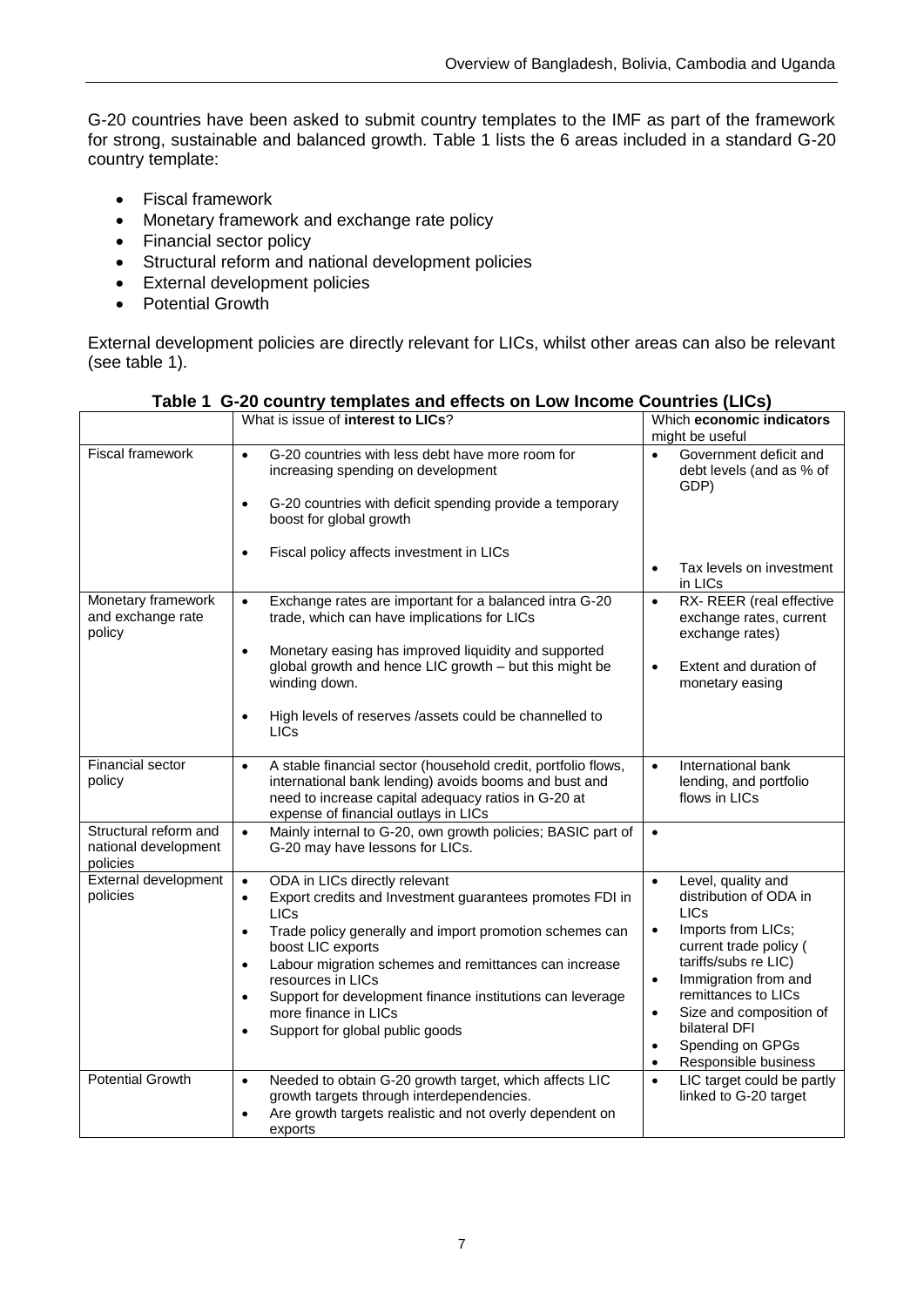The third metric is that defined by policy coherence or beyond aid discussions. The table below suggest that beyond aid issues are broader than MDG 8 measures.

| <b>Cross-border issue</b>                                   | Aim                                                                                  | <b>Challenges</b>                                                                                                                                               | <b>Mechanisms and fora</b>                                                                                                                                                                                                       |
|-------------------------------------------------------------|--------------------------------------------------------------------------------------|-----------------------------------------------------------------------------------------------------------------------------------------------------------------|----------------------------------------------------------------------------------------------------------------------------------------------------------------------------------------------------------------------------------|
| <b>Trade (including</b><br>agricultural trade)              | <b>Enable developing</b><br>countries to<br>benefit from trade                       | Powerful agricultural<br>interests; agricultural<br>subsidies: trade<br>barriers                                                                                | WTO 'Development<br>Round'; aid for trade                                                                                                                                                                                        |
| <b>Migration</b>                                            | To enable<br>developing<br>countries to<br>benefit from<br>migration                 | <b>Political sensitivities</b><br>about immigration;<br>difficulty of reconciling<br>interests of origin and<br>destination countries<br>and rights of migrants | Codes of conduct for the<br>recruitment of health-<br>workers and teachers:<br>partnership agreements;<br>dual citizenship                                                                                                       |
| Investment                                                  | <b>Enable developing</b><br>countries to<br>benefit from<br>investment               | Balancing the need for<br>developing countries<br>to attract international<br>investment<br>and regulate it<br>appropriately                                    | <b>Corporate Social</b><br>Responsibility: United<br>Nations Global Compact;<br><b>OECD Guidelines for</b><br><b>Multinational Enterprises:</b><br><b>Investment treaties</b>                                                    |
| <b>Environmental</b><br>issues, including<br>climate change | Limit, and enable<br>developing<br>countries to adapt<br>to, environmental<br>change | Dependence on fossil<br>fuels: unsustainable<br>consumption practices                                                                                           | Burden-sharing between<br>developed and developing<br>countries in international<br>climate change<br>negotiations; regulation of<br>international timber trade                                                                  |
| <b>Security</b>                                             | <b>Enable developing</b><br>countries to<br>avoid conflict and<br>insecurity         | <b>Shifting priorities;</b><br>understanding the<br>development-security<br>nexus; regulating<br>intemational ams<br>trade                                      | Donors' approaches to<br>working in 'fragile states';<br>EU code of conduct on<br>strategic (arms) exports;<br>International Arms Trade<br><b>Treaty</b>                                                                         |
| <b>Technology</b>                                           | <b>Enable developing</b><br>countries to make<br>use of appropriate<br>technologies  | <b>Lack of incentives</b><br>for firms to invest<br>in research and<br>development in<br>relation to products<br>destined for developing<br>country markets     | <b>Bilateral and international</b><br>regimes for intellectual<br>property rights, including<br>in relation to generic<br>medicines; regulation<br>of genetically-modified<br>organisms; support for<br>research and development |

### **Table 2 Policy Coherence for Development**

Source: www.odi.org.uk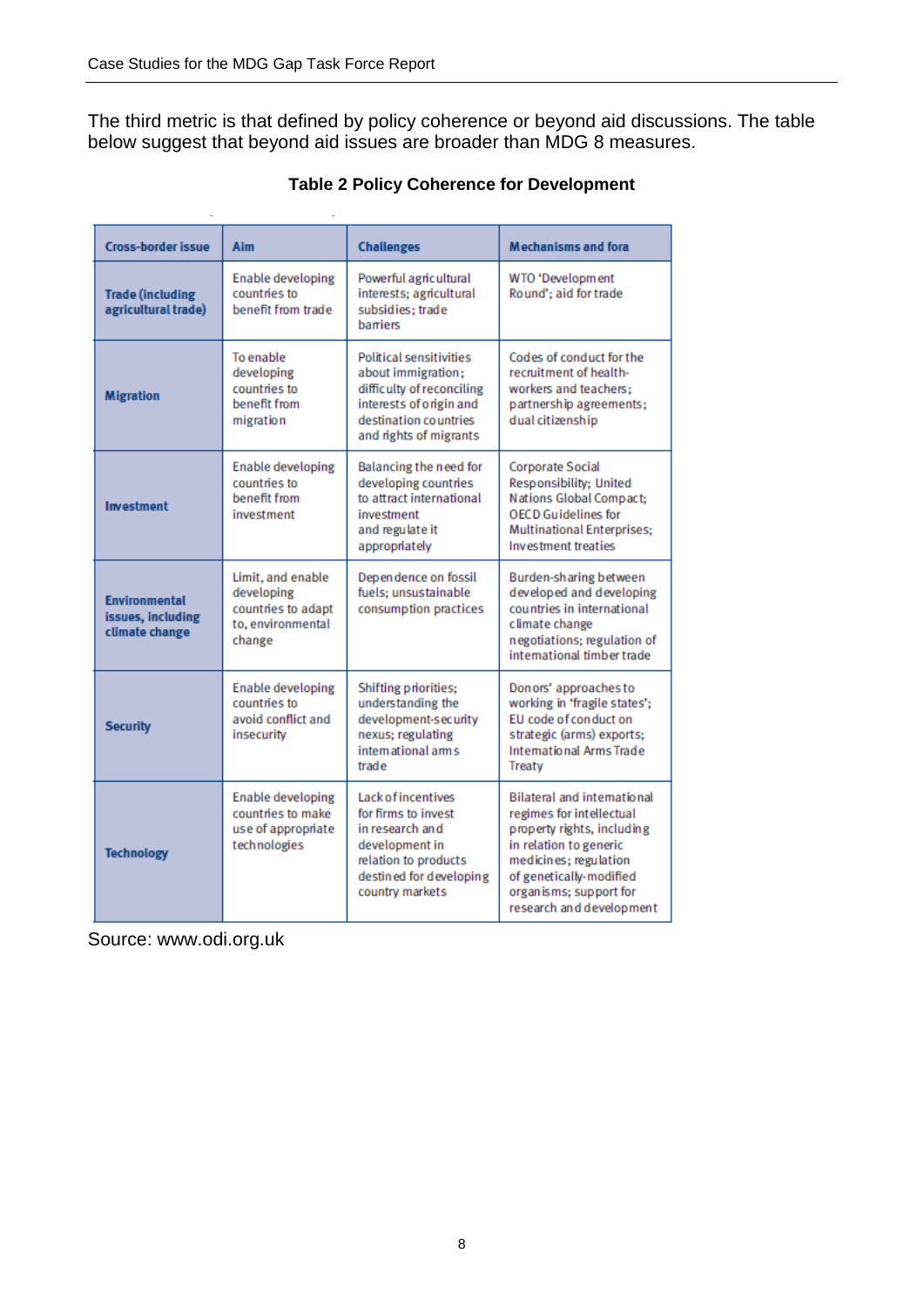### <span id="page-10-0"></span>**Appendix A Country interests in a Doha round**

Table A1 summarises the principal interests of the major groups, with a rough indication of the level of priority for each group (the higher the number of Xs, the higher the priority) (based on Cali et al. (2008), Development at the WTO).

|                 | <b>LDCs</b> | <b>SVEs</b> | G33        | G20        | <b>NAMA 11</b> | Liberal | United? |
|-----------------|-------------|-------------|------------|------------|----------------|---------|---------|
| <b>DFQF</b>     | XXX         | <b>XXX</b>  | XXX        | XX         | X              | X       | Υ       |
| OtherSDT        | X           | X           | X          |            |                |         | Υ       |
| Cotton          | XXX         | <b>XXX</b>  | XXX        | <b>XXX</b> | X              | X       | Υ       |
| Ag Sub          | XX          | XX          | X          | <b>XXX</b> | Χ              | X       | Y       |
| AgAcces         | X.          |             |            | <b>XXX</b> | X              | XX      |         |
| SpProd          | XX          | X           | XXX        |            |                |         |         |
| SpSafe          | XXX         | XXX         | <b>XXX</b> |            |                |         | Υ       |
| FoodAid         | XX          | XX          | XX         |            |                |         | Y       |
| <b>NA Acces</b> |             |             |            | X          | XX             | XX      |         |
| NA Def.         |             | X           | XX         |            |                |         |         |
| PrefEros        | XXX         | XXX         | XX         |            |                |         |         |
| <b>Services</b> | XX          |             |            | X          | X              | X       | Υ       |
| SPS/TBT         | XX          | XX          | XX         | X          |                |         | Υ       |
| TradeFac        |             |             |            |            |                |         | Υ       |
| AFT             | XX          | XX          | X          |            |                |         | Ÿ       |
| AntiDump        | X.          | X           | X          | XX         | XX             | XX      | Υ       |
| Regions         |             |             |            | X          | X              | X       |         |
| Commod.         |             |             | X          |            |                |         |         |
| <b>BioDiv</b>   |             |             |            | X          |                |         |         |

| Table A1: Development issues and principal developing country groups <sup>1</sup> |  |  |
|-----------------------------------------------------------------------------------|--|--|
|                                                                                   |  |  |

*Source*: Authors' elaboration based on interviews and secondary sources (see text). Groups are explained in text.

The SVEs<sup>2</sup> together with the LDCs include most of the major recipients of preferences, so in both lack of general requests in goods and interest in preference erosion their interests are aligned with the LDCs. The G33 $3$  includes both least developed and developing countries, but tends to be more important for the non-LDC members as they take a defensive position on liberalisation in all areas (LDCs have already secured these exemptions). The G20 includes the major developing countries which are exporters of agricultural products.<sup>4</sup> This implies that the main development content of the negotiations according to the G20 is related to an ambitious outcome of the agricultural

1

 $1$  XXX the group considers the issue a priority; XX the group considers it important; X the group supports it; blank the group either is not interested or opposes the proposal. United: Y means (almost) all developing countries support or at least do not oppose.

<sup>2</sup> The countries that meet the definition in the modalities and that are not LDCs are Albania, Antigua and Barbuda Armenia, Barbados, Belize, Bolivia, Botswana, Cameroon, Cuba, Dominica, Dominican Republic, Ecuador, El Salvador, Fiji, FYR Macedonia, Gabon, Georgia, Ghana, Grenada, Guatemala, Guyana, Honduras, Jamaica, Jordan, Kenya, Kyrgyzstan, Macao, China, Mauritius, Moldova, Mongolia, Namibia, Nicaragua, Panama, Papua New Guinea, Paraguay, St Kitts and Nevis, St Lucia, Saint Vincent and the Grenadines, Sri Lanka, Suriname, Swaziland, Trinidad and Tobago,

Uruguay, Zimbabwe.<br><sup>3</sup> There are currently 42 members of the G33: Antigua and Barbuda, Barbados, Belize, Benin, Botswana, China, Congo, Cote d'Ivoire, Cuba, Dominican Republic, Grenada, Guyana, Haiti, Honduras, India, Indonesia, Jamaica, Kenya, Republic of Korea, Madagascar, Mauritius, Mongolia, Mozambique, Nicaragua, Nigeria, Pakistan, Panama, Peru, Philippines, Saint Kitts and Nevis, Saint Lucia, Saint Vincent and the Grenadines, Senegal, Sri Lanka, Suriname, Tanzania, Trinidad and Tobago, Turkey, Uganda, Venezuela, Zambia, Zimbabwe.<br><sup>4</sup> The member countries of G20 include: 5 from Africa (Egypt, Nigeria, South Africa, Tanzania and Zimbabwe), 6 from

Asia (China, India, Indonesia, Pakistan, Philippines and Thailand) and 8 from Latin America (Argentina, Bolivia, Brazil, Chile, Cuba, Mexico, Paraguay and Venezuela).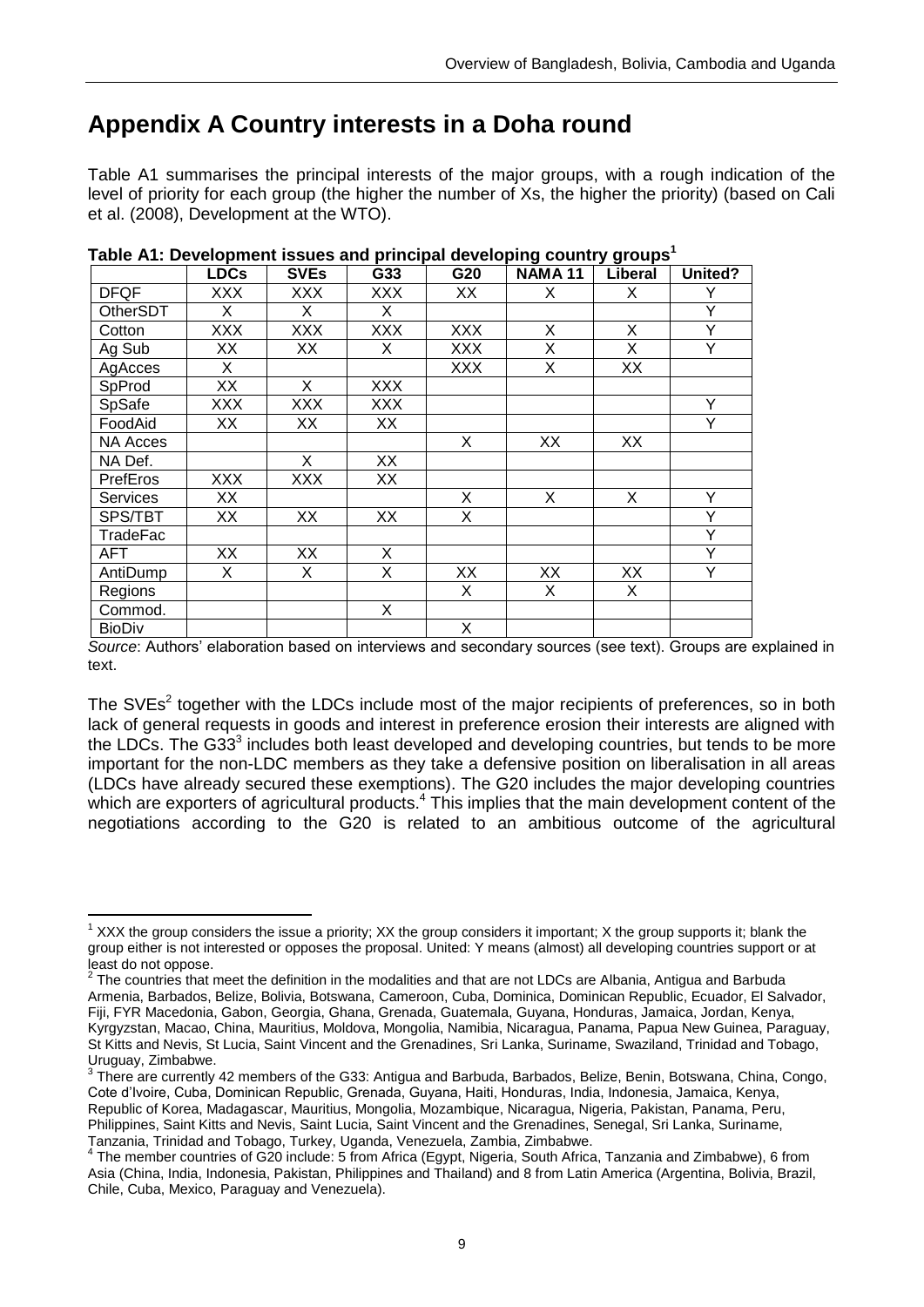negotiations. NAMA 11,<sup>5</sup> in contrast, is designed more to limit the access that developing countries have to offer for non-manufactures; there is some overlapping membership.

### <span id="page-11-0"></span>**Appendix B Summary of draft MDG gap studies**

|                                                         | <b>Bangladesh</b>                                                                                                                                                                                                                                  | <b>Bolivia</b>                                                                                                                                                                                                                                                                       | Cambodia                                                                                                                                                                                                                                   | <b>Uganda</b>                                                                                                                                                                                                                                                                                                                                                  |
|---------------------------------------------------------|----------------------------------------------------------------------------------------------------------------------------------------------------------------------------------------------------------------------------------------------------|--------------------------------------------------------------------------------------------------------------------------------------------------------------------------------------------------------------------------------------------------------------------------------------|--------------------------------------------------------------------------------------------------------------------------------------------------------------------------------------------------------------------------------------------|----------------------------------------------------------------------------------------------------------------------------------------------------------------------------------------------------------------------------------------------------------------------------------------------------------------------------------------------------------------|
| MDGs on track in<br>broad terms<br>MDGs not on<br>track | MDG1 (hunger,<br>national poverty),<br>2 (net primary<br>enrolment rates),<br>3 (gender parity in<br>primary and<br>second schools<br>only), 4, 6 and 7<br>MDG1 (poverty in<br>rural areas), 2<br>(primary                                         | MDG1 (poverty),<br>$3 - 7$<br>MDG2 (enrolment<br>rates), 6 (for<br>some diseases)                                                                                                                                                                                                    | MDG1 (poverty)<br>but some<br>uncertainty, 2<br>(enrolment rates),<br>3 (primary and<br>secondary), 4, 6,<br>7 (access to<br>water), 9 (mining)<br>MDG <sub>2</sub><br>(completion<br>rates), 5                                            | MDGs 1 (national), 2<br>(enrolment rates), 3, 6<br>and 7<br>MDGs 4 and 5                                                                                                                                                                                                                                                                                       |
| Key challenges to                                       | completion rates)<br>and 5 (maternal<br>health)<br>The rural poverty                                                                                                                                                                               | Efficiency of                                                                                                                                                                                                                                                                        | Global financial<br>crisis                                                                                                                                                                                                                 | The achievement of                                                                                                                                                                                                                                                                                                                                             |
| reaching MDG                                            | target is off track<br>which requires<br>targeted<br>interventions                                                                                                                                                                                 | public spending<br>(e.g. in area of<br>education)                                                                                                                                                                                                                                    |                                                                                                                                                                                                                                            | MGD1 (poverty in rural<br>areas) depends on the<br>government's efforts to<br>address the poverty<br>situation in Northern<br>Uganda                                                                                                                                                                                                                           |
| Impact of financial<br>crisis                           | Bangladesh has<br>not been very<br>exposed to the<br>crisis and may<br>see an increase in<br>poverty by 2<br>percentage points<br>(compared to a<br>no-crisis scenario)<br>so that MDG<br>national poverty<br>targets may only<br>just be achieved | A drop in export<br>incomes, fiscal<br>revenues and<br>economic activity<br>but limited effect<br>on the economy<br>and growth; since<br>the crisis<br>outbreak, Bolivia<br>has kept<br>macroeconomic<br>equilibria and a<br>comfortable level<br>of foreign<br>exchange<br>reserves | Cambodia had<br>double-digit<br>growth over the<br>decade before the<br>crisis but its<br>impact was; the<br>current crisis<br>therefore poses a<br>serious challenge<br>for the<br>achievement of<br>some of the<br>MDGs, notably<br>MDG1 | Uganda has benefited<br>from debt relief and its<br>external debt to GNI<br>ratio has remained low<br>during the crisis, which<br>has affected the<br>country but in a<br>relatively mild way, in<br>part because of the<br>diversified nature of its<br>exports; this should not<br>affect the achievement<br>of the national poverty<br>level target by 2015 |
| MDG8<br>Trade:- DFQF to<br>all LDCs                     | DFQF provided<br>by the OECD to<br>LDCs would<br>provide large<br>benefits of a 4.2%<br>increase in<br>exports (around \$<br>375 million)                                                                                                          | Bolivia already<br>enjoys good<br>market access in<br>its main markets<br>and could expect<br>a 0.03% decrease<br>in exports (around<br>\$72 million)                                                                                                                                | DFQF provided<br>by the OECD to<br>LDCs would<br>provide large<br>benefits to<br>Cambodia of a<br>2.5% increase in<br>exports (around<br>\$100 million)                                                                                    | Uganda already has<br>DFQF in several<br>markets and, similar to<br>Bolivia, may actually<br>lose if its competitors<br>obtain DFQF                                                                                                                                                                                                                            |

#### **Table B1: Summary of draft MDG gap studies (selected/indicative coverage)**

 5 The members of NAMA11 are Argentina, Brazil, Egypt, India, Indonesia, Namibia, the Philippines, South Africa, Tunisia, Venezuela.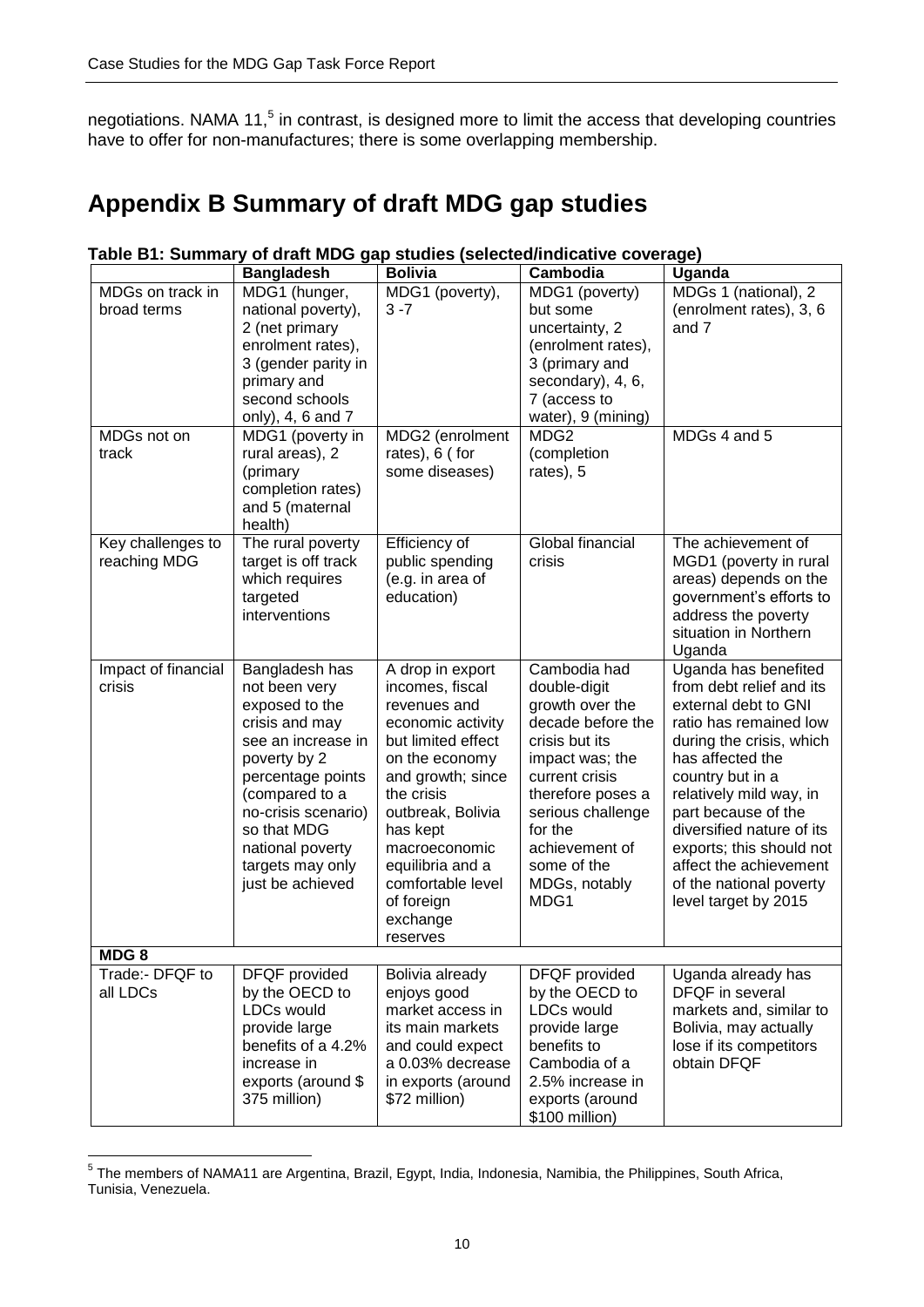|                  | <b>Bangladesh</b>                                                                                                                                                                                                                                                                                               | <b>Bolivia</b>                                                                                                                                                                                                                                                                                                                                                                               | Cambodia                                                                                                                                                                                                                                                                                                                                                              | <b>Uganda</b>                                                                                                                                                                                                                                                                                                                                                                                         |
|------------------|-----------------------------------------------------------------------------------------------------------------------------------------------------------------------------------------------------------------------------------------------------------------------------------------------------------------|----------------------------------------------------------------------------------------------------------------------------------------------------------------------------------------------------------------------------------------------------------------------------------------------------------------------------------------------------------------------------------------------|-----------------------------------------------------------------------------------------------------------------------------------------------------------------------------------------------------------------------------------------------------------------------------------------------------------------------------------------------------------------------|-------------------------------------------------------------------------------------------------------------------------------------------------------------------------------------------------------------------------------------------------------------------------------------------------------------------------------------------------------------------------------------------------------|
| Aid              | Bangladesh is a<br>large receiver of<br>aid (identified as<br>within the top 10<br>received of aid by<br>the MDG8 Gap<br><b>Task Force</b><br>Report) and it is<br>important that this<br>support be<br>maintained; it is<br>also important to<br>ensure a sufficient<br>level of absorptive<br>capacity of aid | The provision of<br>additional<br>financial<br>resources may<br>not be the priority<br>with regard to<br>organising<br>support to the<br><b>MDG</b><br>achievements                                                                                                                                                                                                                          | Cambodia has a<br>fairly high<br>dependence on<br>development<br>assistance, with a<br>share of ODA in<br>GNI close to 10%<br>in 2008 (number<br>excludes China)                                                                                                                                                                                                      | Uganda is one of the<br>largest recipients of<br>ODA among LDCs.                                                                                                                                                                                                                                                                                                                                      |
| Debt             | The level of<br>external debt in<br>Bangladesh is not<br>very low but not<br>excessively high,<br>although deficit<br>levels were high<br>before and during<br>the crisis; debt<br>levels (and as %<br>of GDP)<br>decreased from<br>2008 to 2009                                                                | Debt forgiveness<br>has lost some of<br>the importance of<br>the start of the<br>decade when<br>fiscal resources<br>were<br>overstretched and<br>the burden of debt<br>in the economy<br>was large; at<br>present, the<br>potential yearly<br>value of the<br>savings from debt<br>forgiveness is<br>estimated at<br>around \$120<br>million, relatively<br>low in today's<br><b>Bolivia</b> | Stress test results<br>suggest that<br>Cambodia is<br>facing serious<br>challenges; the<br>magnitude of the<br>shocks<br>experienced in<br>2008 and into<br>2009 may have<br>significant<br>adverse<br>consequences on<br>the country's<br>ability to service<br>its debt; public<br>debt and external<br>debt increased by<br>around 5% of<br>GDP over 2008-<br>2009 | Debt relief has already<br>occurred and the<br><b>Multilateral Debt Relief</b><br>Initiative (MDRI) was<br>particularly useful<br>(whereas the Heavily<br><b>Indebted Poor</b><br>Countries (HIPC)<br>Initiative did not reduce<br>the stock); the IMF<br>forecasts that external<br>debt to GDP ratios will<br>increase only slightly<br>from 12.2% in 2008 to<br>14.6% in 2009 and<br>15.5% in 2010 |
| Affordable drugs |                                                                                                                                                                                                                                                                                                                 | The international<br>community could<br>help improve the<br>accessibility of<br>drugs, especially<br>for poor people                                                                                                                                                                                                                                                                         |                                                                                                                                                                                                                                                                                                                                                                       |                                                                                                                                                                                                                                                                                                                                                                                                       |
| Technologies     | Bangladesh is<br>well behind on<br>several of ICT<br>indicators even<br>though there has<br>been some<br>progress: this<br>remains a major<br>challenge                                                                                                                                                         | Bolivia has<br>historically lagged<br>on access to and<br>development of<br>technology<br>(telephone,<br>internet and<br>personal<br>computers),<br>applying to<br>measures of<br>access, usage<br>and quality; the<br>country is faring<br>pretty well in<br>terms of<br>affordability                                                                                                      | Cambodia's ICT<br>sector has been<br>growing at a pace<br>of 32% per<br>annum and is the<br>world's first<br>country where the<br>number of mobile<br>phones has<br>overtaken the<br>number of<br>landlines;<br>however, its level<br>is below regional<br>averages                                                                                                   | Uganda is behind on<br>several of the ICT<br>indicators even though<br>it has come a long<br>way; this is a<br>challenge, especially<br>for a landlocked<br>country where ICT may<br>lead substantial<br>progress in<br>development                                                                                                                                                                   |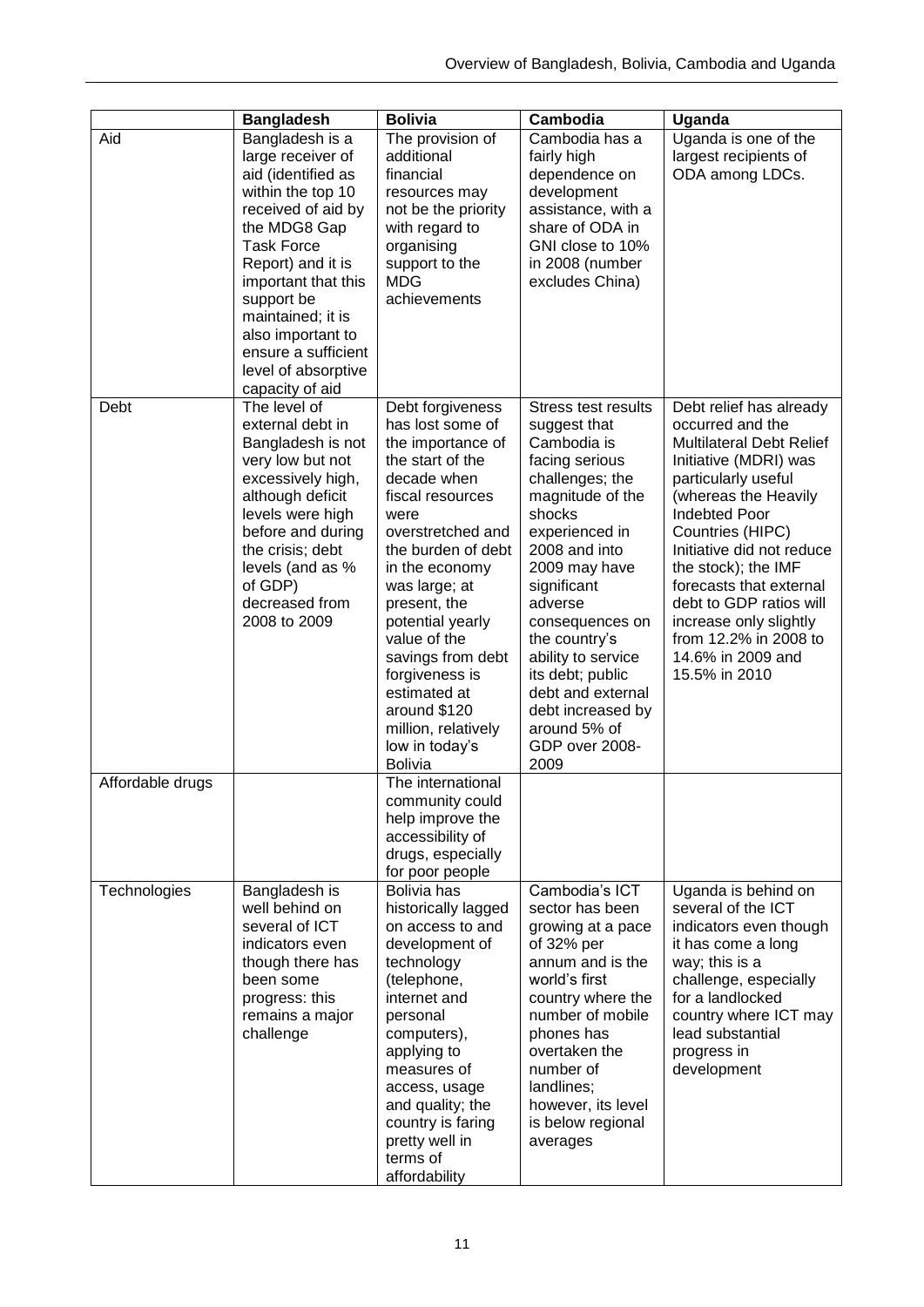# <span id="page-13-0"></span>**Appendix C Summary of development finance and other flows**

|                                                                   | Source                                                                                                   | Level in<br><b>2008 US\$</b><br>millions<br>(unless<br>otherwise<br>stated) | Absolute change<br>2008-2009 (or<br>closest annualised<br>number), US\$<br>millions (unless<br>otherwise stated |
|-------------------------------------------------------------------|----------------------------------------------------------------------------------------------------------|-----------------------------------------------------------------------------|-----------------------------------------------------------------------------------------------------------------|
| Foreign direct investment                                         | Bank of Bangladesh, BoP Dec 08-<br>Dec 09                                                                | 623                                                                         | $-159$                                                                                                          |
| Portfolio flows (balance of<br>payments, portfolio<br>investment) | Bank of Bangladesh, BoP Dec 08-<br>Dec 09                                                                | 7380                                                                        | 283                                                                                                             |
| International bank lending                                        | BIS Sept 2008-Dec 2009                                                                                   | 2775                                                                        | $-102$                                                                                                          |
| Trade balance (goods)                                             | ITC trade map using US, EU and<br><b>BRIC</b> countries                                                  | 5319                                                                        | 348                                                                                                             |
| Official development<br>assistance                                | ODA (Rahman et al., 2010),<br>FY2007/08 and FY 2008/09                                                   | 1476                                                                        | $-390$                                                                                                          |
| Remittances                                                       | Forecast (World Bank)                                                                                    | 8995                                                                        | 1743                                                                                                            |
| Sum above                                                         |                                                                                                          |                                                                             | 1723                                                                                                            |
| Sum above (excluding<br>remittances)                              |                                                                                                          |                                                                             | $-20$                                                                                                           |
| <b>Memorandum items</b>                                           |                                                                                                          |                                                                             |                                                                                                                 |
| <b>MDG GAP</b>                                                    | UNDP 1998 study<br>Annual needs (2009-2015)                                                              |                                                                             | \$15 billion                                                                                                    |
| Benefits of DFQF to LDCs<br>by OECD                               | Bouet et al. (2010)                                                                                      |                                                                             | 4.2% increase in<br>exports (around \$375<br>million)                                                           |
| Preference erosion of a<br>possible Doha round<br>outcome         | ODI (2006), Appendix Table 1,<br>upper bound                                                             |                                                                             | 222.4                                                                                                           |
| Public external debt as %<br>of GDP                               | IMF's DSA (data as a share of GDP)<br>2008 data and 2009 forecasts                                       | 26.4%                                                                       | 24.1%                                                                                                           |
| Public as % of GDP                                                | IMF's DSA (data as a share of<br>GDP), central government gross<br>debt,<br>2008 data and 2009 forecasts | 46.8%                                                                       | 45.3%                                                                                                           |
| Net debt creating flows<br>(negative is an inflow)                | IMF's DSA (data as a share of GDP)<br>2008 data and 2009 forecasts                                       | $-5.5%$                                                                     | $-6.8%$                                                                                                         |

Table C1: Bangladesh – development finance and other flows over 2008-2009

#### **Table C2: Bolivia – development finance and other flows over 2008-2009**

|                                                                   | <b>Source</b>                                           | Level in<br><b>2008 US\$</b><br>millions<br>(unless)<br>otherwise<br>stated) | Absolute change<br>2008-2009 (or<br>closest annualised<br>number), US\$<br>millions (unless<br>otherwise stated |
|-------------------------------------------------------------------|---------------------------------------------------------|------------------------------------------------------------------------------|-----------------------------------------------------------------------------------------------------------------|
| Foreign direct investment                                         | Banco Central, 2008 and 2009                            | 508                                                                          | - 84                                                                                                            |
| Portfolio flows (balance of<br>payments, portfolio<br>investment) | Banco Central, 2008 and 2009                            | $-208$                                                                       | 22                                                                                                              |
| International bank lending                                        | BIS Sep 2008-Dec 2009                                   | 459                                                                          | 291                                                                                                             |
| Trade balance (goods)                                             | ITC trade map using US, EU and<br><b>BRIC</b> countries | 1836                                                                         | $-1014$                                                                                                         |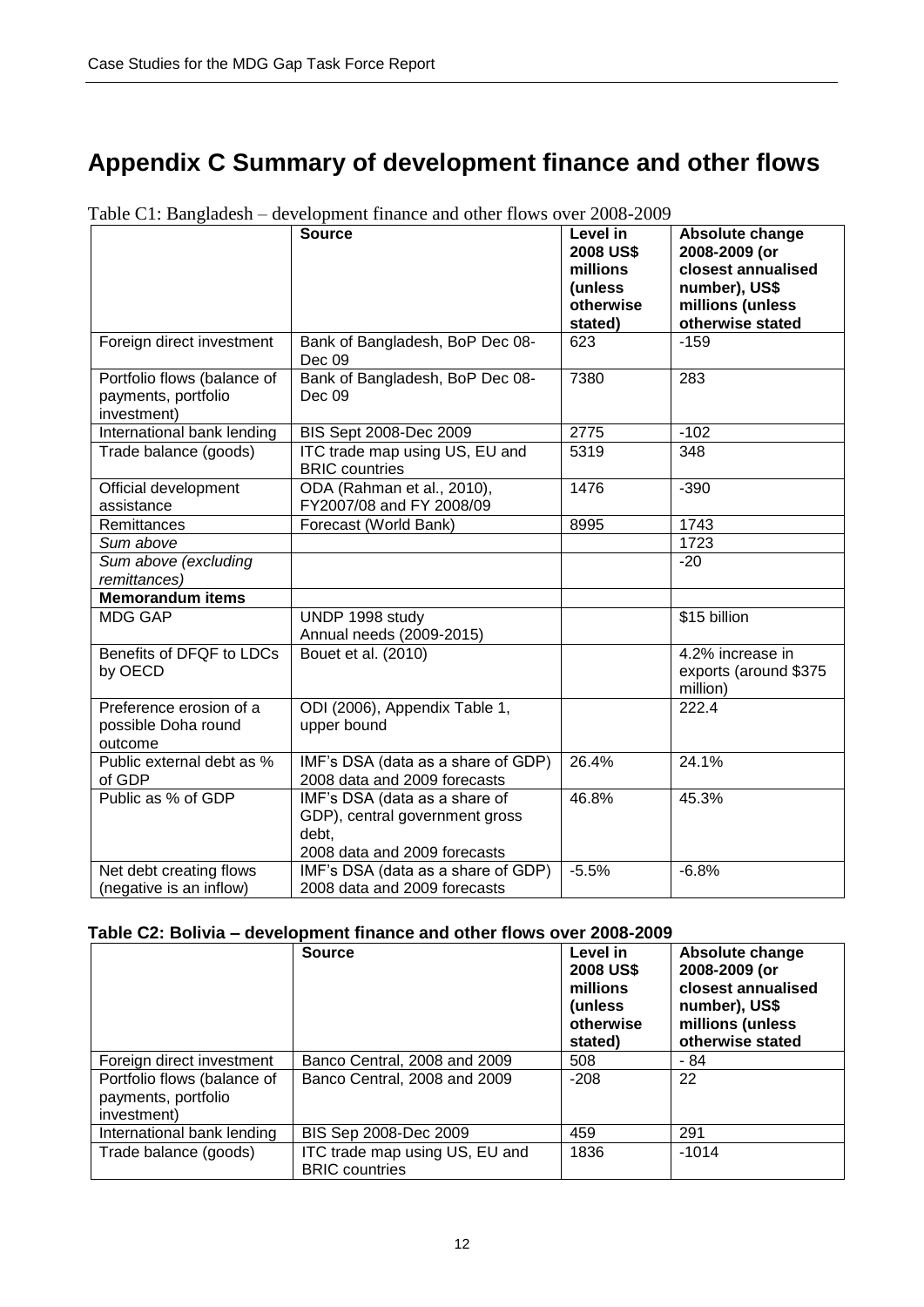| Official development      | <b>ODA</b>                         | 579      | $\Omega$             |
|---------------------------|------------------------------------|----------|----------------------|
| assistance                |                                    |          |                      |
| Remittances               | Forecast (World Bank)              | 1144     | -36                  |
| Sum above                 |                                    |          | $-821$               |
| <b>Memorandum items</b>   |                                    |          |                      |
| <b>MDG GAP</b>            |                                    |          |                      |
| Benefits of DFQF to LDCs  | Bouet et al. (2010)                |          | 0.03% decrease in    |
| by OECD                   |                                    |          | exports (around \$72 |
|                           |                                    |          | million)             |
| Preference erosion of a   | ODI (2006), Appendix Table 1,      |          | 0.7                  |
| possible Doha round       | upper bound                        |          |                      |
| outcome                   |                                    |          |                      |
| Public external debt as % | IMF's DSA (data as a share of GDP) | 14.3%    | 15.3%                |
| of GDP                    | 2008 data and 2009 forecasts       |          |                      |
| Public as % of GDP        | IMF's DSA (data as a share of      | 37.5%    | 39.4%                |
|                           | GDP), general government debt      |          |                      |
|                           | excluding state-owned enterprises, |          |                      |
|                           | 2008 data and 2009 forecasts       |          |                      |
| Net debt creating flows   | IMF's DSA (data as a share of GDP) | $-19.3%$ | $-7.0\%$             |
| (negative is an inflow)   | 2008 data and 2009 forecasts       |          |                      |

### **Table C3: Cambodia – development finance and other flows over 2008-2009**

|                                                                   | <b>Source</b>                                                                                                                        | Level in<br><b>2008 US\$</b><br>millions<br>(unless<br>otherwise<br>stated) | Absolute change<br>2008-2009 (or<br>closest annualised<br>number), US\$<br>millions (unless<br>otherwise stated |
|-------------------------------------------------------------------|--------------------------------------------------------------------------------------------------------------------------------------|-----------------------------------------------------------------------------|-----------------------------------------------------------------------------------------------------------------|
| Foreign direct investment                                         | Cambodia case study                                                                                                                  | 795                                                                         | $-285$                                                                                                          |
| Portfolio flows (balance of<br>payments, portfolio<br>investment) | Cambodia case study                                                                                                                  |                                                                             |                                                                                                                 |
| International bank lending                                        | BIS Sep 2008-Dec 2009                                                                                                                | 237                                                                         | 96                                                                                                              |
| Trade balance (goods)                                             | ITC trade map using US, EU and<br><b>BRIC</b> countries                                                                              | 1352                                                                        | $-318$                                                                                                          |
| Official development<br>assistance                                | ODA (Hossein et al., 2010),                                                                                                          |                                                                             |                                                                                                                 |
| Remittances                                                       | Forecast (World Bank)                                                                                                                | 325                                                                         | $\overline{3}$                                                                                                  |
| Sum above                                                         |                                                                                                                                      |                                                                             | $-504$                                                                                                          |
| <b>Memorandum items</b>                                           |                                                                                                                                      |                                                                             |                                                                                                                 |
| <b>MDG GAP</b>                                                    | UNDP 1998 study<br>Annual needs (2009-2015)                                                                                          |                                                                             |                                                                                                                 |
| Benefits of DFQF to LDCs<br>by OECD                               | Bouet et al. (2010)                                                                                                                  |                                                                             | 2.5% increase in<br>exports (around \$100<br>million)                                                           |
| Preference erosion of a<br>possible Doha round<br>outcome         | ODI (2006), Appendix Table 1,<br>upper bound                                                                                         |                                                                             | 53.6                                                                                                            |
| Public external debt as %<br>of GDP                               | IMF's DSA (data as a share of GDP)<br>2008 data and 2009 forecasts                                                                   | 24.6%                                                                       | 29.2%                                                                                                           |
| Public as % of GDP                                                | IMF's DSA (data as a share of<br>GDP), general government debt<br>excluding state-owned enterprises,<br>2008 data and 2009 forecasts | 25.5%                                                                       | 30.2%                                                                                                           |
| Net debt creating flows<br>(negative is an inflow)                | IMF's DSA (data as a share of GDP)<br>2008 data and 2009 forecasts (2007<br>$= -13.3%$                                               | $-3.6%$                                                                     | 0.7%                                                                                                            |